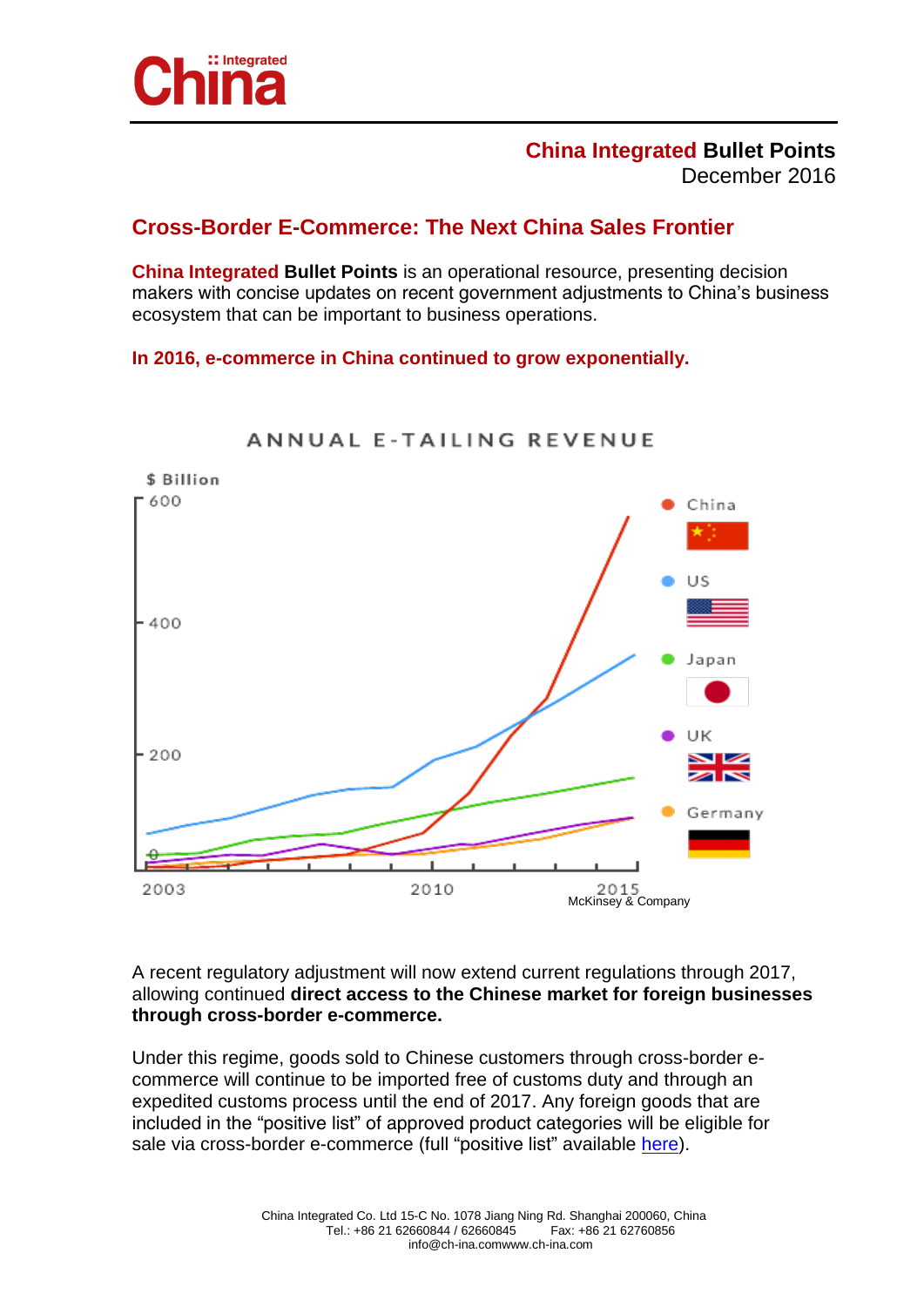

The advantages of this development for foreign consumer goods brands include:

- No prerequisite of an established legal entity in China.
- Products in the positive list sold through cross-border e-commerce do not need to be registered in China until the end of 2017.
- Direct brand-to-customer sales resulting in better confidence in quality of goods for customers.
- Expedited (fast track) customs clearance and import inspection processes.
- Foreign brands can make their products available to Chinese customers without customs tax for up to RMB 2'000 (about USD 300) per parcel and for up to RMB 20'000 (about USD 3'000) per buyer in China per year.
- These goods will only be subject to a 17% VAT tax and in certain cases a moderate consumption tax.<sup>1</sup>

The one year validity is short, however, cross-border e-commerce will not be interrupted; instead the tax exemption may not be as favorable in the future. In any case, cross-border e-commerce is an opportunity to test the market and provide attractive introduction prices to consumers in 2017.

For those interested, this is generally how it works:

- Goods are shipped to a bonded warehouse within Mainland China before purchase, and then shipped to individual customers from the bonded warehouse.
- Order-to-delivery turnaround time of between 2 and 7 days.
- A second option of direct delivery from abroad to individual customers (not using bonded warehouses in China) is available, but increases delivery time and delivery cost and is not generally optimal for retailers.

This development comes at a time when increases in import sales of consumer goods are at an all-time high in China. China's e-commerce sales are growing remarkably year-by-year. In 2015 alone, cross-border e-commerce sales in China topped \$40 billion<sup>2</sup>, and with record Single's Day sales in 2016 (Alibaba recorded

<sup>1</sup> Wang, Qionghui. "Taxing Times for Booming Consumer Market". http://english.caixin.com/2016- 04-28/100937746.html

 $2$  Xia, Chenan. "Cross-border e-commerce is luring Chinese shoppers". McKinsey Quarterly. http://www.mckinsey.com/industries/high-tech/our-insights/Crossborder-ecommerce-is-luring-Chineseshoppers?cid=other-eml-alt-mip-mck-oth-1602